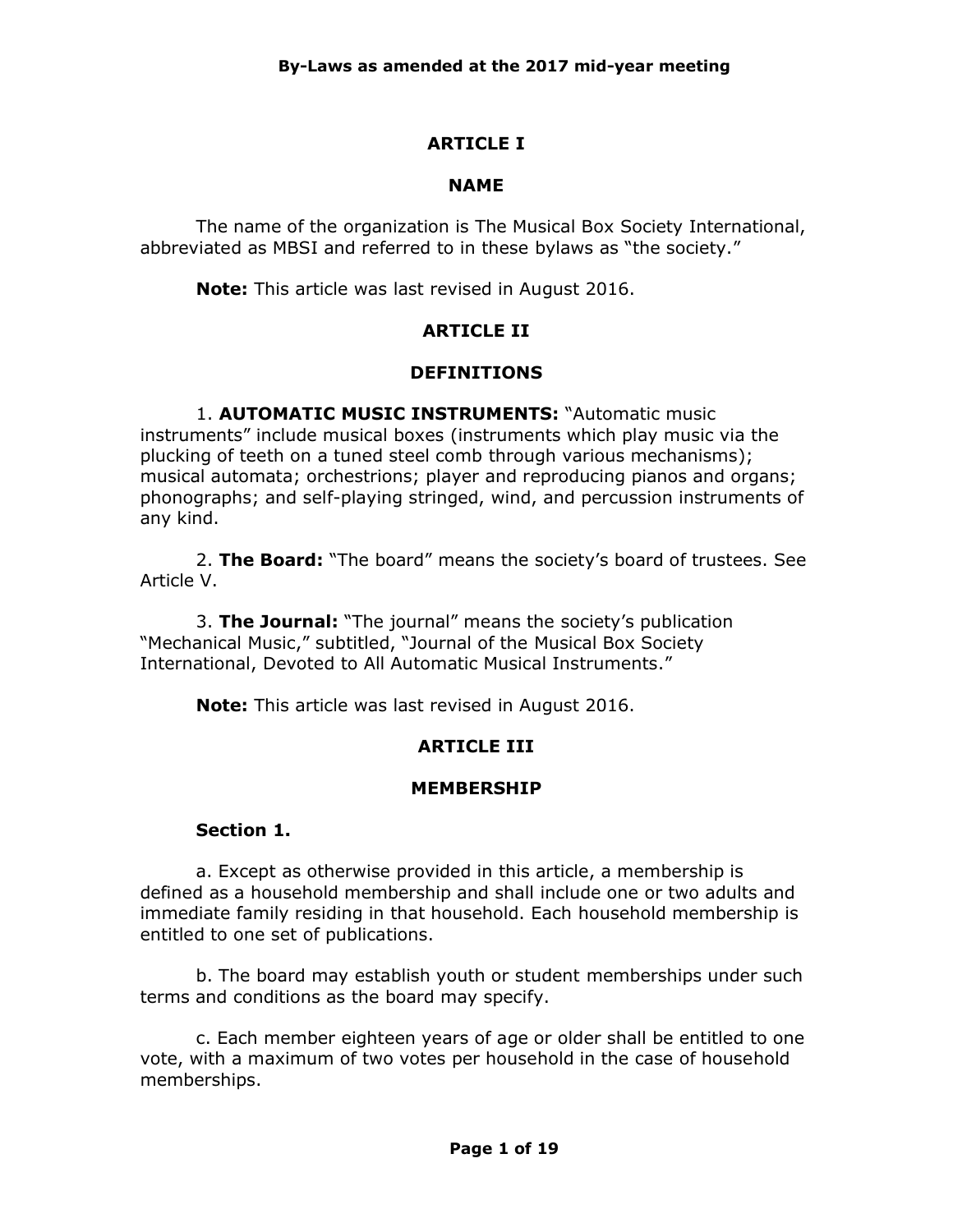d. Previously established honorary memberships remain in full force and effect, but no new honorary memberships will be established.

**Section 2.** An interest in studying and/or collecting automatic music instruments and a desire to disseminate information about these instruments shall be required for membership.

**Section 3.** All members shall abide by the bylaws of the society.

**Section 4.** A membership applicant is entitled to all the rights and privileges of membership when the applicant's completed membership application and first-year dues are received by the society's administrator.

**Section 5.** Dues are payable annually in advance. Any changes in dues must be approved by the board and by a majority of the members attending the business meeting at an annual meeting. In the event that a quorum is not present at the annual meeting, the dues shall remain unchanged.

**Section 6.** A membership is not transferable.

**Section 7.** No member shall have the power to act as an official representative of the society in any way, or to use the official society letterhead, unless acting within the scope of authority of an official society position the member holds, specifically authorized by official Policies and Procedures adopted by the board, or authorized in writing for a specified purpose and term by the Executive Committee.

**Note:** This article was last revised in March 2017.

# **ARTICLE IV**

# **CHAPTERS**

**Section 1.** Members of the society are encouraged to form regional chapters for the purposes of allowing frequent meetings and closer contact of members in a given area.

**Section 2.** Any group of ten household memberships may petition the board for recognition as a chapter after setting up a preliminary organization and electing officers, including a chapter chair. If deemed in the best interests of the society, the board shall issue a chapter charter. The petition may be resubmitted after one year if the charter is denied.

**Section 3.** The bylaws, policies, procedures, and events adopted or hosted by a chapter may not conflict in any way with the charter, bylaws, policies, procedures or events of the society.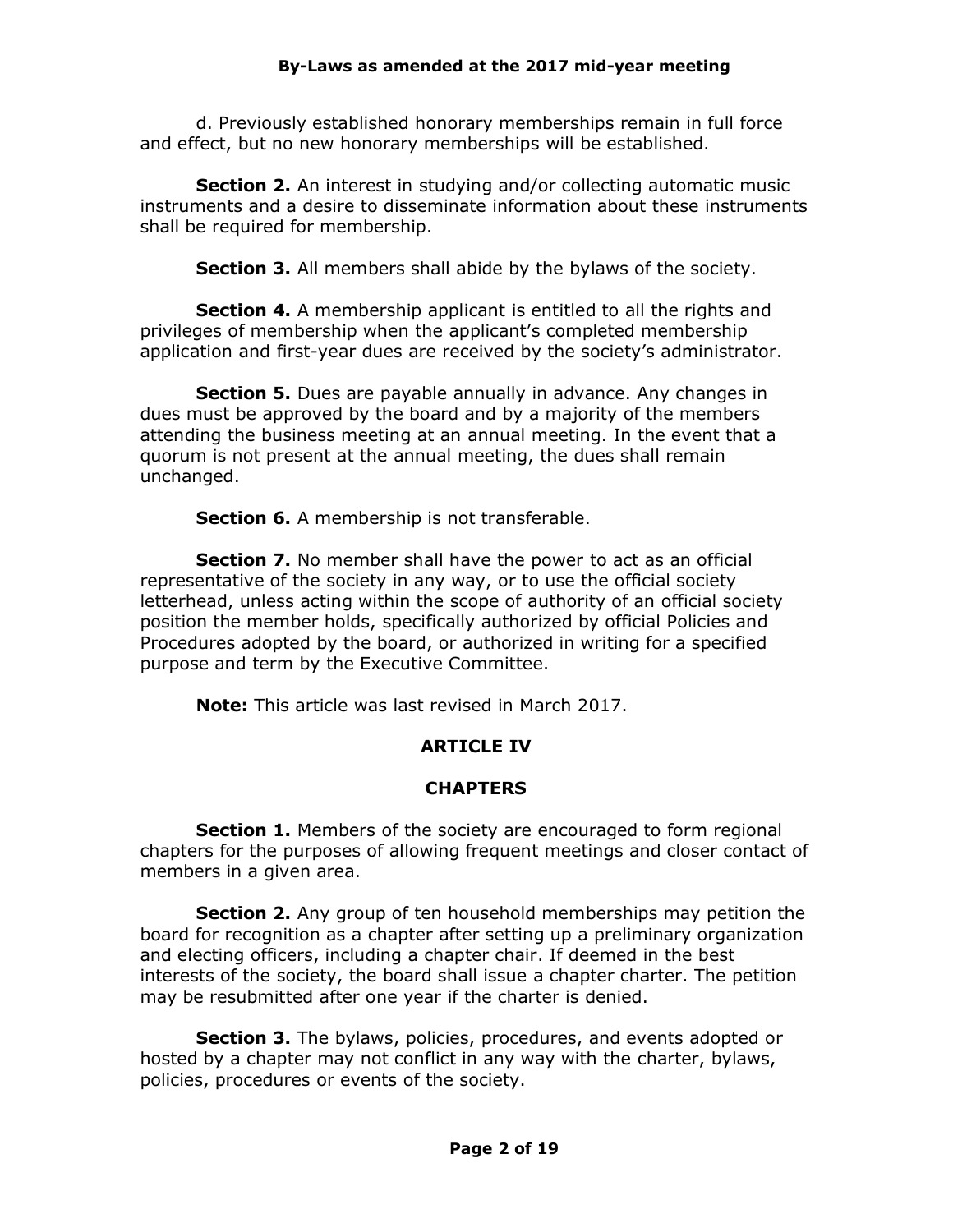**Section 4.** Local dues may be levied by the chapters.

**Section 5.** All members of a chapter must also be members in good standing of the society.

**Section 6.** No chapter shall have the power to act for the society in any way unless specifically authorized by the board to do so.

#### **Section 7.**

a. (1) A chapter may be dissolved by the board upon the written request of the chapter or upon a determination by the board that the chapter is no longer viable or is being operated in violation of MBSI's corporate charter, these bylaws, or board approved policies and procedures.

(2) Where a proposed dissolution is not at the request of the chapter, the chapter will be informed of the proposed dissolution not less than 30 days before the date of the board meeting at which dissolution is to be considered. It may consent to the proposed dissolution or present oral or written argument as to why it should not be dissolved.

b. The following actions shall be taken by the chapter upon its dissolution:

(1) Any outstanding chapter debts shall be paid.

(2) If the chapter is separately incorporated, it will comply with any requirements of the law of the state of incorporation relating to dissolution of the corporation.

(3) Any remaining funds shall be remitted to MBSI, unless the chapter's articles of incorporation otherwise require in the case of separately incorporated chapters.

**Note:** This article was last revised in March 2017.

# **ARTICLE V**

#### **BOARD OF TRUSTEES**

**Section 1.** The affairs of the society shall be managed by a board composed of not less than 5 or more than 25 trustees. The number of trustees within this range shall be set by the board from time to time, provided that a two-thirds majority of the trustees then holding office shall be required to change the number of trustees and that no decrease in the number of trustees may shorten the term of any incumbent trustee.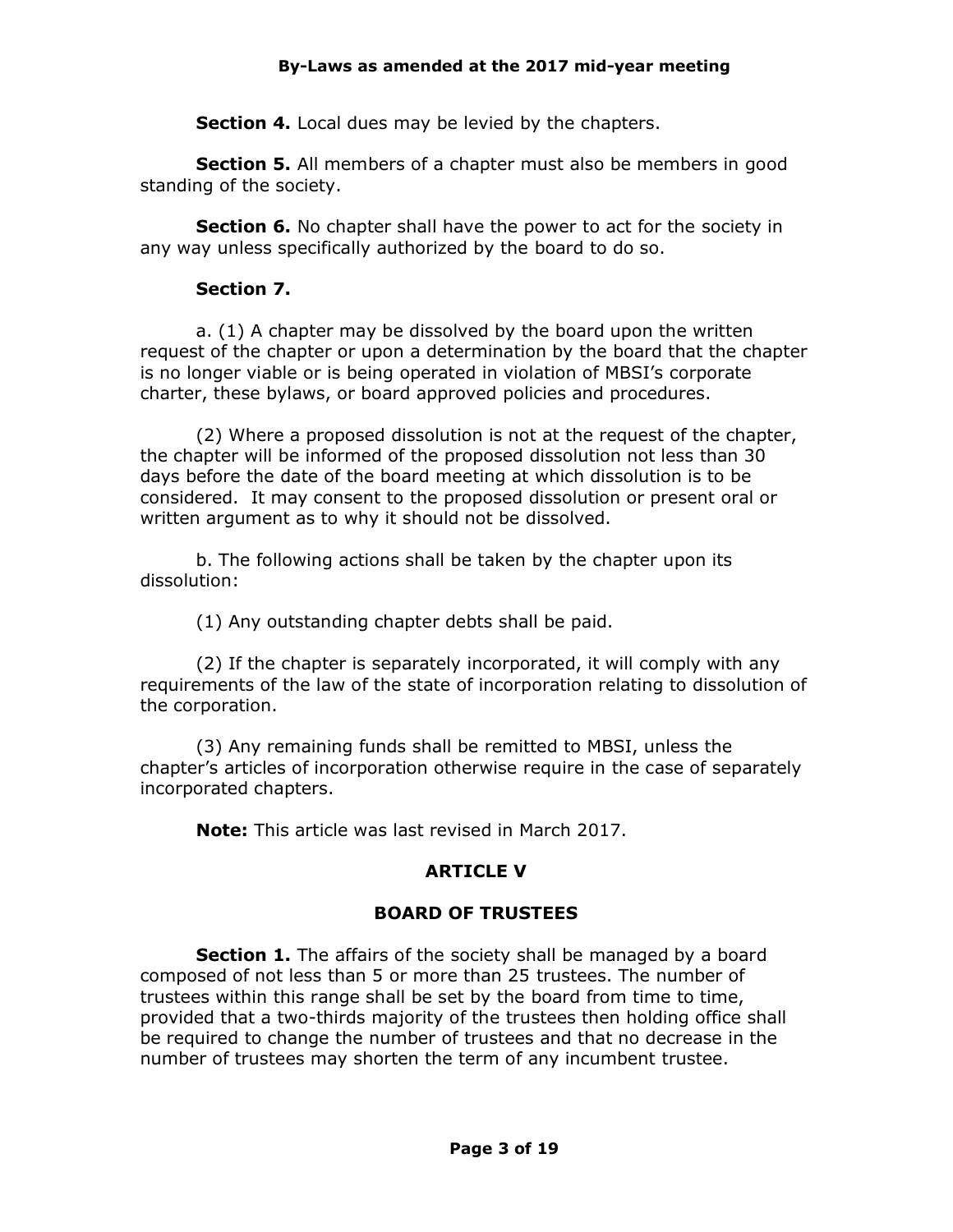**Section 2.** A majority of the trustees currently in office shall constitute a quorum. Each trustee shall have one vote. Unless otherwise required by the bylaws or law, and provided that a quorum is present when a vote is taken, the vote of a majority of the trustees present when a vote is taken becomes the act of the board.

#### **Section 3.**

a. A trustee must be present at a board meeting in order to vote at that meeting. No proxy votes are permitted.

b. Participation by a conference telephone or similar communications equipment, or by electronic video screen communication, shall constitute presence in person provided that all persons participating in the meeting can hear each other at the same time. Trustees so participating are entitled to participate in all matters before the board, including, without limitation, the ability to propose, object to, and vote upon a specific action to be taken by the board. Requests by individual trustees, or officers, to so participate in a meeting must be approved by a majority of the trustees physically present at that meeting. Approval by two-thirds of the trustees holding office is required to schedule a meeting in which all trustees and officers participate by the means described in this subsection.

c. Action may be taken without a meeting if all members of the board consent in writing or by electronic mail to the adoption of a resolution authorizing the action. The resolution and the consents shall be filed with the minutes of the proceedings of the board.

**Section 4.** The board shall be vested with full power to develop the goals of the society consistent with the charter and bylaws; monitor actions of the officers of the society; exercise general supervision over receipts and expenditures, as well as the acquisition, custody, utilization and disposition of society assets and approve ongoing long-range financial planning; adopt policies and procedures for the conduct of the affairs of the society consistent with the charter and these bylaws; set policy and exercise general supervision over publications activities; grant charters to new chapters; approve temporary appointments to fill vacancies in any elective office; regulate advertising policy of the society; act in the interest of the society in compliance with its charter and bylaws; authorize the employment of a certified public accountant to audit or review the treasurer's report and financial records annually and at the expiration of a treasurer's term of office; and approve the appointment of paid clerical and legal help as needed.

The board may take and hold by gift, grant, devise, bequest, loan or purchase, in their own right or in trust, articles suitable for preservation and exhibition and such other real and personal property as may be appropriate for carrying out the purposes and aims of the society. And the board shall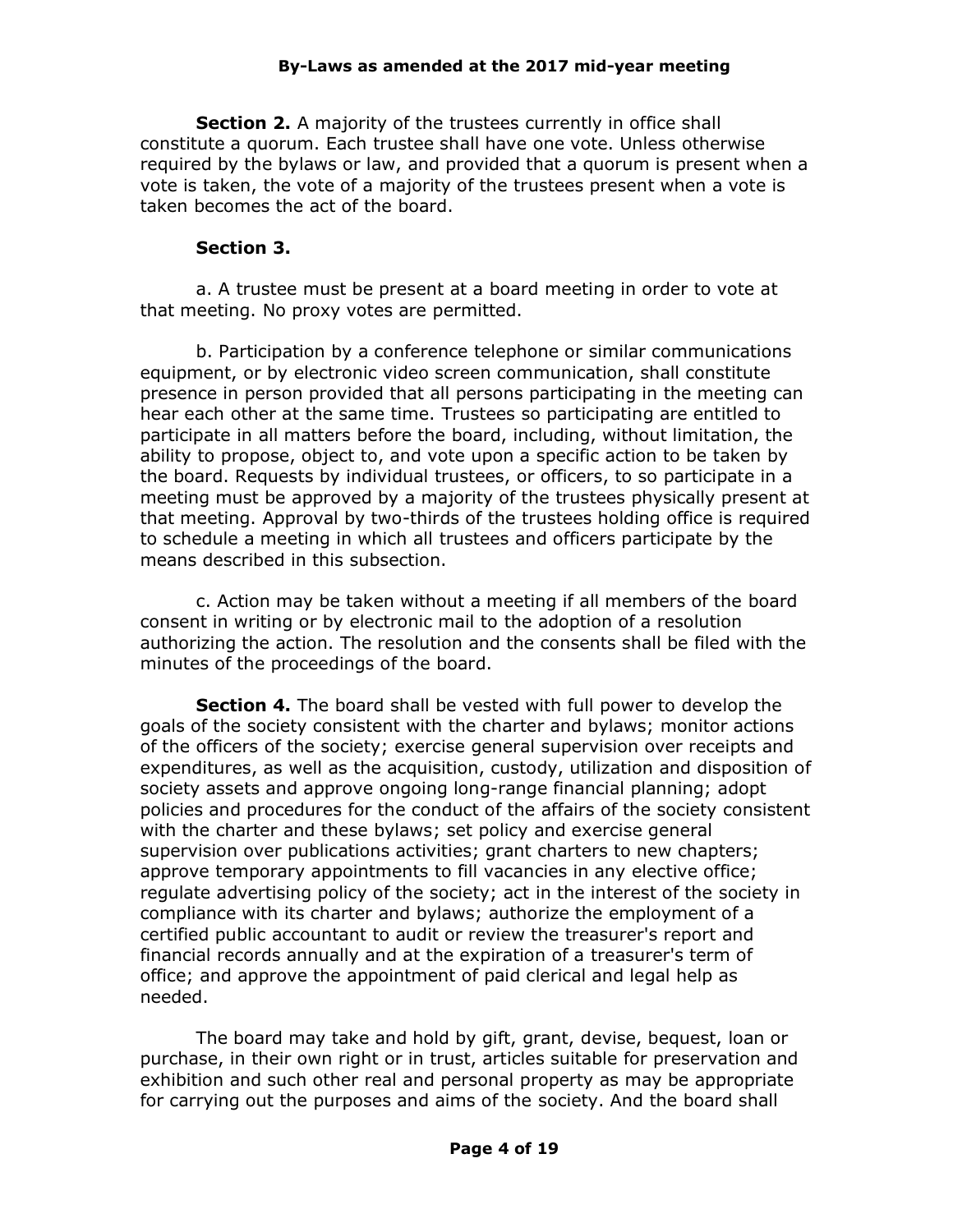have the authority to buy, sell, mortgage, let or otherwise use and dispose of the property as they shall deem in the best interests of the society.

**Section 5.** Trustees serve without compensation, but may be reimbursed for authorized, budgeted expenses incurred on behalf of the society. Reimbursement for expenses not covered by the society's budget requires approval by the board or the Executive Committee, except that reimbursement for unbudgeted individual line item expenses of \$500 or less may be approved by the president. Reimbursable expenses do not include personal expenses incurred in attending society meetings or events such as meals, lodging, and travel expenses.

**Note:** This article was last revised in August 2016. See also New York Not-For-Profit Corporation Law statute §§ 102, 702, and 708 (N.Y. NPC Law §§ 102, 702, 708), Board of Regents of the University of New York regulation 3.27 (8 CRR-NY 3.27) and the MBSI charter granted by the Board of Regents of the University of the State of New York.

## **ARTICLE VI**

#### **TRUSTEES: TERMS OF OFFICE**

**Section 1.** Each trustee shall be elected for a term of four years, and shall be eligible for reelection to one additional consecutive four-year term. After serving eight consecutive years, a trustee may be renominated for election after four years have elapsed. The term of office shall begin and end immediately following an annual meeting of the members.

**Section 2.** If a nominee for the office of president is not a current trustee, he or she is automatically and simultaneously nominated to a fouryear term as such. If a trustee is elected president during the second, third or fourth year of his or her first term, he or she will automatically serve a second four-year term as trustee. If elected president during the trustee's second term, trusteeship will extend beyond the normal four-year term and expire with the completion of two years of service on the Executive Committee as immediate past president. A trustee ending two consecutive terms and then elected president may serve a third consecutive four-year term as trustee, but then is not eligible for reelection as an officer or trustee until four years have elapsed. A president relinquishing office prior to completion of his or her term must relinquish the office of trustee at the same time if his or her election as a trustee occurred simultaneously with election as president.

**Section 3.** If a vacancy occurs on the board, the president of the society may make an interim appointment, from eligible candidates screened by the Nominating Committee. The term of this interim appointment shall expire immediately following the next annual meeting. However, the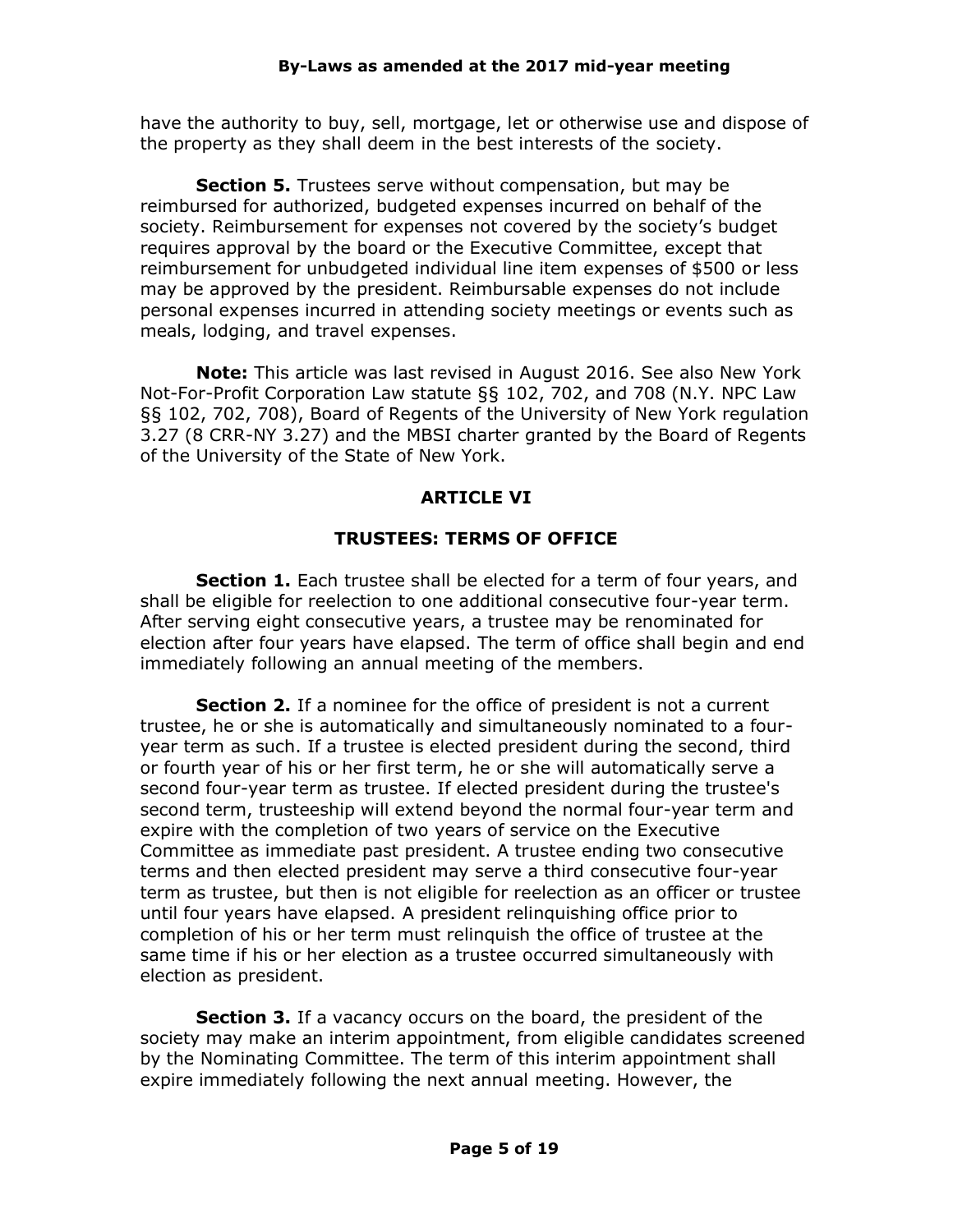appointee is eligible for nomination and election as a trustee following expiration of the interim appointment.

**Section 4.** A trustee may be removed without cause by majority vote of the members present at an annual meeting. A trustee may be removed with cause by a majority vote of the members present at an annual meeting, or by vote of the board provided there is a quorum of not less than a majority present at the meeting of the board at which such action is taken.

**Note:** See also New York Not-For-Profit Corporation Law § 706 (N.Y. NPC Law § 706). This article was last revised in August 2016.

**Note:** This article was last revised in August 2016.

## **ARTICLE VII**

#### **OFFICERS**

**Section 1.** The officers of the society shall be a president, vice president, recording secretary, and treasurer. Each officer shall give a formal report at each annual meeting.

**Section 2.** The president shall preside at all meetings of the membership and of the board; notify those who have been appointed or elected to an office or a committee; coordinate the work of the trustees; make arrangements for trustee meetings, which will occur twice annually, once in conjunction with an annual meeting and once approximately six months thereafter; prepare the agenda in advance of such meetings; and act as liaison between the Executive Committee and the board.

**Section 3.** The vice president shall act in place of the president when necessary and shall preside at meetings when the president temporarily vacates the chair, conduct the administration and announcements of trustee and literary awards and participate and advise on the administration of all other society awards, assist the president with special projects, guide and advise the chapters of the society, keep informed of committee activities, and review and recommend revisions of the bylaws.

**Section 4.** The Recording Secretary shall prepare and keep records of society meetings, keep track of unfinished business, receive and file committee reports, receive mail ballots and provide ballot data to the Executive and Publications Committees, and keep the official society records except for those assigned by the board to the care of the Museum (Collections Management) Committee.

**Section 5.** The treasurer shall be responsible for all membership dues and fees and all monies received by the society, deposits to and withdrawals from accounts authorized by the board, authorized disbursements, and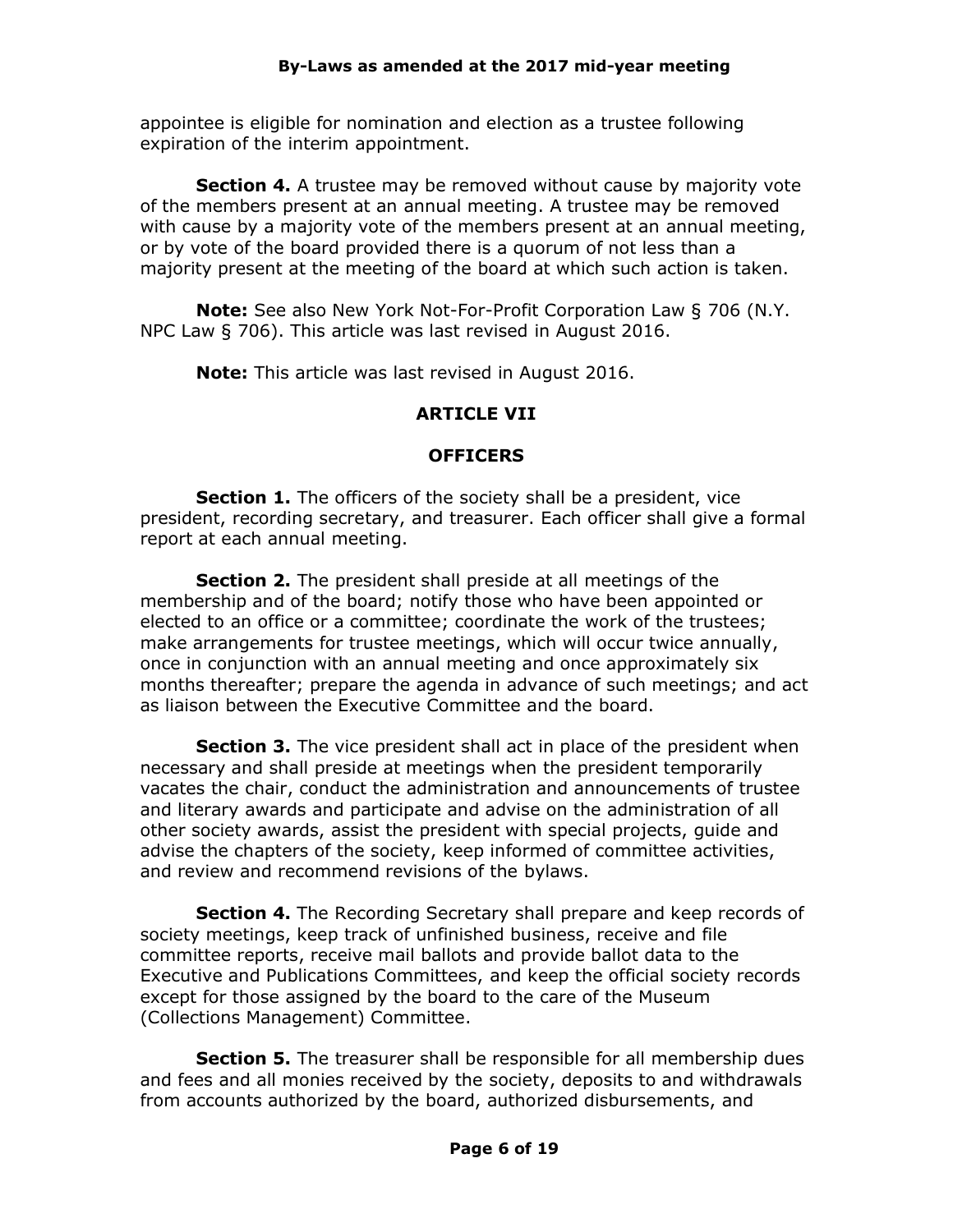preparation of an annual financial report. An assistant treasurer may be appointed from the membership by the president with the approval of the treasurer and the Executive Committee. The treasurer shall be the chair of the Finance Committee and Endowment Fund Committee unless that responsibility is declined.

**Section 6.** Officers serve without compensation, but may be reimbursed for authorized, budgeted expenses incurred on behalf of the society. Reimbursement for expenses not covered by the society's budget requires approval by the board or the Executive Committee, except that reimbursement for unbudgeted individual line item expenses of \$500 or less may be approved by the president. Reimbursable expenses do not include personal expenses incurred in attending society meetings or events such as meals, lodging, and travel expenses.

**Note:** This article was last revised in August 2016.

## **ARTICLE VIII**

# **OFFICERS: TERMS OF OFFICE**

**Section 1.** Officer's terms of office begin and end immediately following an annual meeting of the members.

**Section 2.** The president shall serve for two years and shall not be eligible for immediate nomination and reelection. (Also see Article VI, Section 2.)

**Section 3.** The vice president shall serve for one year and shall be eligible for reelection to one additional term.

**Section 4.** The treasurer and recording secretary shall serve in office for one year and shall be eligible for reelection to an indefinite number of terms.

**Section 5.** If a midterm vacancy occurs in the office of president, the vice president shall assume that office immediately and serve until the conclusion of the next annual meeting. The vice president is eligible for nomination and election to a full two-year term as president following expiration of the partial term created by the mid-term vacancy.

**Section 6.** If a midterm vacancy occurs in the offices of vice president, treasurer, or recording secretary, the president shall, in consultation with the Executive Committee, appoint a person to serve the unexpired term of office. At the conclusion of that unexpired term, the appointee will be eligible for nomination and election to the office in which he or she has been serving or any other office.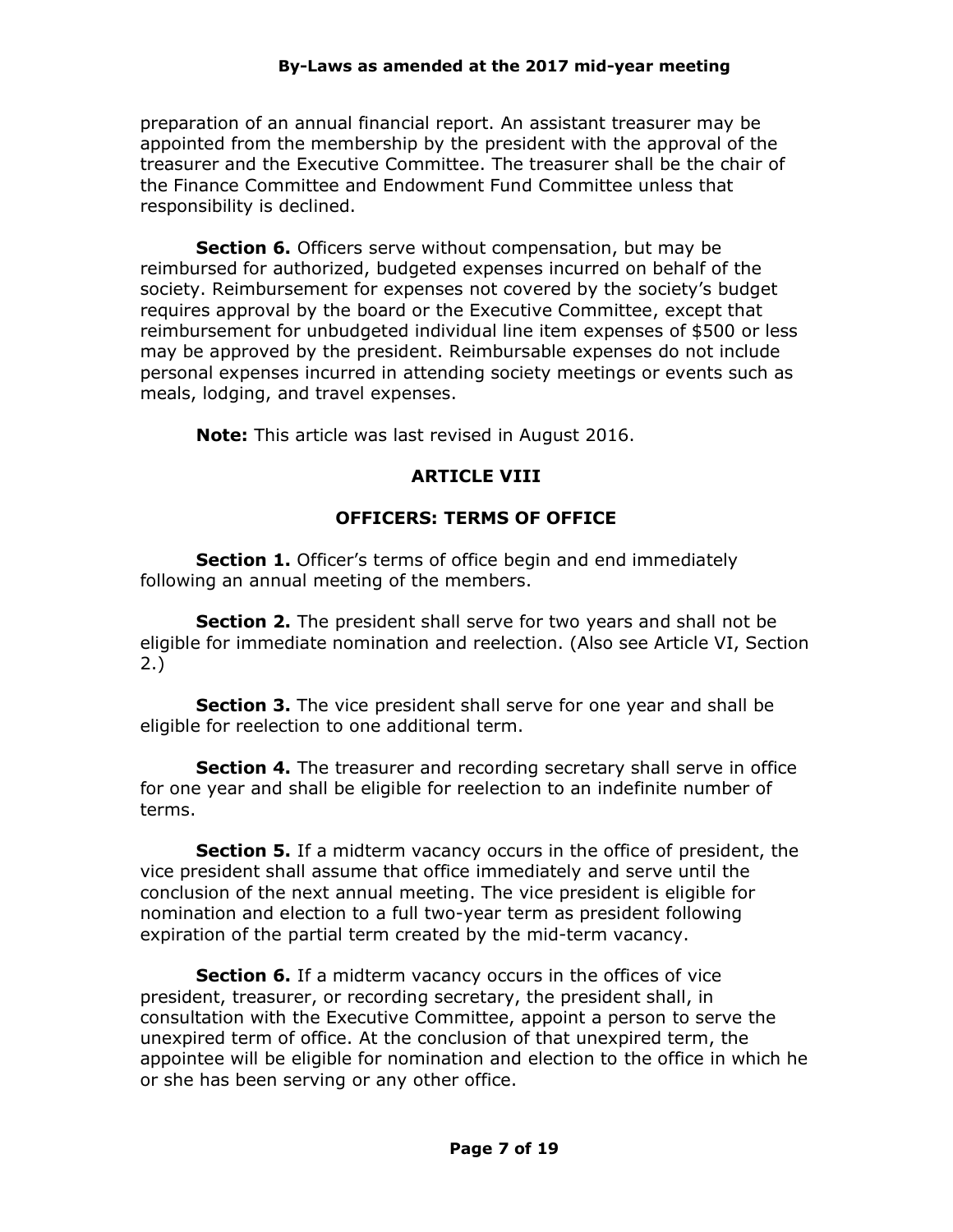**Section 7.** Any officer appointed by the board may be removed by the board with or without cause. An officer elected by the members may be removed, with or without cause, only by majority vote of the members resent at an annual meeting. However, the board may suspend for cause the authority of an officer elected by the members.

**Note:** See also New York Not-For-Profit Corporation Law § 714 (N.Y. NPC Law § 714). This article was last revised August 2016.

## **ARTICLE IX**

## **OFFICERS AND TRUSTEES: QUALIFICATIONS**

**Section 1.** A candidate for trustee must have been a member of the society for four consecutive years; a member of a society chapter for at least three of the last four years; served the society for at least two years as an officer, committee member, or chapter officer; and attended at least two of the last four annual meetings.

**Section 2.** A candidate for the office of president must have been a member of the society for six consecutive years; a member of a society chapter for at least four of the last six years; served the society for at least three years as an officer, committee member, or chapter officer; and attended at least four of the last six annual meetings.

**Section 3.** A candidate for the office of vice president must have been a member of the society for four consecutive years, a member of a society chapter for at least three of the last four years, and attended at least two of the last four annual meetings.

**Section 4.** Candidates for the office of treasurer and recording secretary must have been a member of the society for four consecutive years, a member of a society chapter for at least two of the last four years, and attended at least two of the last four annual meetings.

**Section 5.** All officer and trustee candidates shall have demonstrated administrative or leadership skills, and must signify that they are able to attend two trustee meetings per year and will perform the duties of the office for which they are candidates.

**Section 6.** An officer or trustee, to be eligible for an additional term, must have attended a majority of trustee meetings held during his or her term of office.

**Section 7.** The treasurer and editor may not simultaneously hold office as a trustee.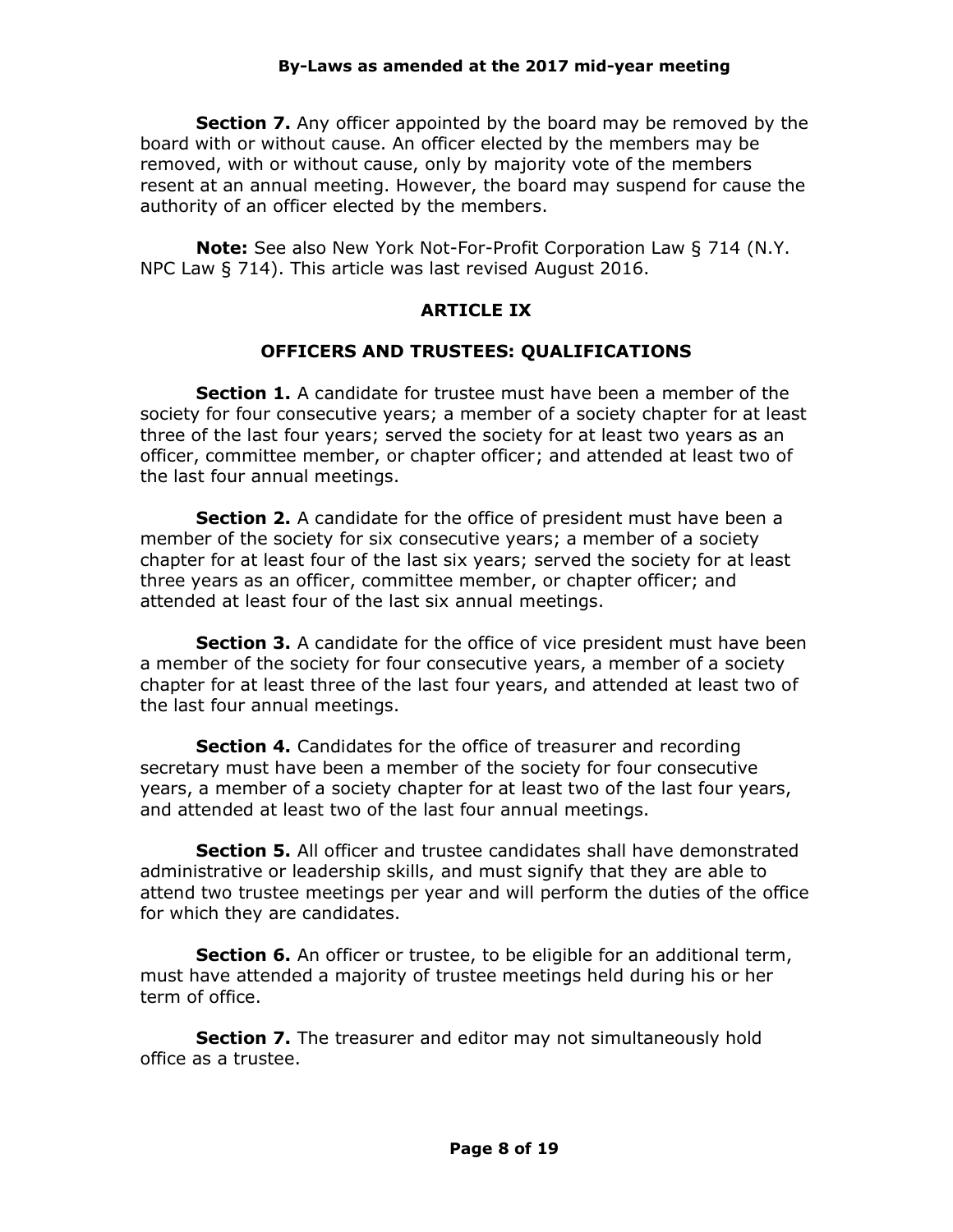**Section 8.** No more than one member of the same household may hold elective office in the society at the same time.

**Section 9.** Upon the agreement of two-thirds of the members of the Nominating Committee, any one of the criteria in sections one through four of this article may be waived with respect to a particular candidate.

**Note:** This article was last revised in August 2016.

## **ARTICLE X**

## **PLACE OF MEETINGS AND ACTIVITIES**

The activities of the society shall be carried on principally at its annual meeting, its chapter meetings, through cooperative programs with museums and other organizations, and through the publications of the society.

**Note:** This article was last revised in August 2016.

# **ARTICLE XI**

## **ANNUAL MEETING**

**Section 1.** The members of the society shall meet annually for the election of officers and trustees and for the transaction of such other business as may properly come before the membership. The annual meeting shall be held between July 1 and October 30. The date selected shall not conflict with significant religious holidays.

**Section 2.** The places and dates for annual meetings shall be confirmed not less than two years in advance by a majority vote of the board.

**Section 3.** The presence of 75 memberships in good standing shall constitute a quorum at the annual meeting.

**Section 4.** If a membership vote is required between annual meetings, the board may direct that a ballot be sent to the members by firstclass mail. The results will be determined by a simple majority of the ballots returned to the recording secretary and postmarked within 30 days of the mailing.

**Section 5.** The planning and conduct of annual meetings is the responsibility of the host chapter as reviewed and approved by the Meetings Committee; however, the financial responsibility for annual meetings is that of the society. Fees shall be structured to cover expenses with neither a significant gain nor loss. Proceeds from the sale of favors and/or promotional materials beyond the number charged and distributed to registered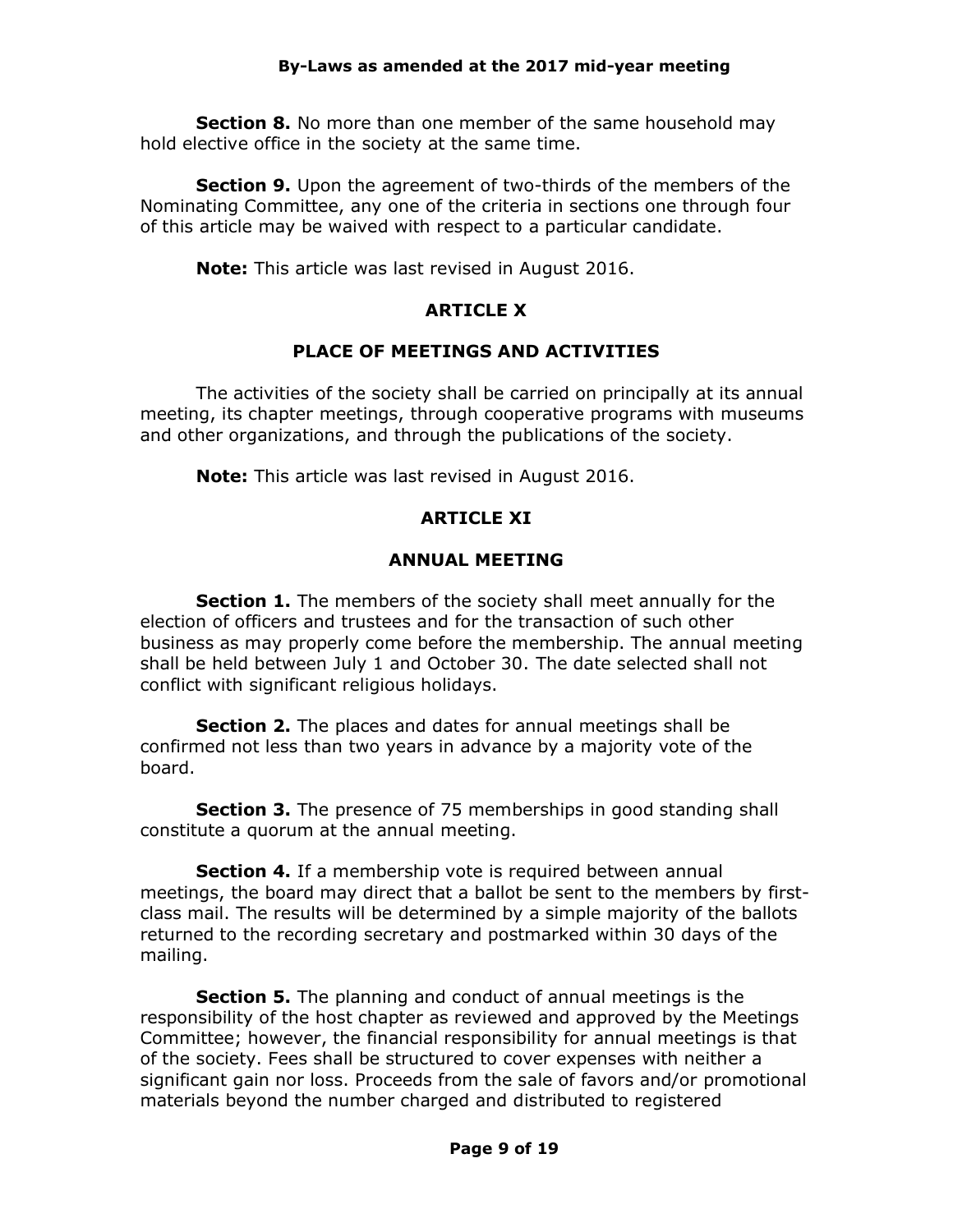attendees may be retained by the chapter. All other surplus is to be forwarded to the society by the host chapter and allocated as deemed appropriate by the board.

**Section 6.** All policies with regard to trading marts must be published in the notice for an annual meeting.

**Note:** This article was last revised in August 2016.

## **ARTICLE XII**

## **EDUCATIONAL PRESENTATIONS**

Papers, workshops, or other forms of educational presentation with regard to automatic music shall be presented at all annual meetings. Chapters are encouraged to have such educational presentations at their meetings as well.

**Note:** This article was last revised in August 2016.

# **ARTICLE XIII**

# **EXECUTIVE COMMITTEE**

**Section 1.** The Executive Committee shall be composed of the president, vice president, the immediate past president of the society and two additional trustees appointed by the board. The president of the society shall be its chair. The terms of service on the Executive Committee of the two additional trustees shall be the same as the term of office of the current president, but will automatically terminate should their terms of office as a trustee expire during that period.

**Section 2.** The Executive Committee shall be responsible for the dayto-day operation of the society. Except as provided in Section 3 of this Article, it may act for and on behalf of the board between board meetings in all matters for which provision has not been made by the board.

**Section 3.** The Executive Committee does not have authority as to the following matters:

a. The submission to members of any action requiring members' approval.

b. The filling of vacancies in the board or in any board committee.

c. The fixing of compensation, if any, of the trustees for serving on the board or on any committee.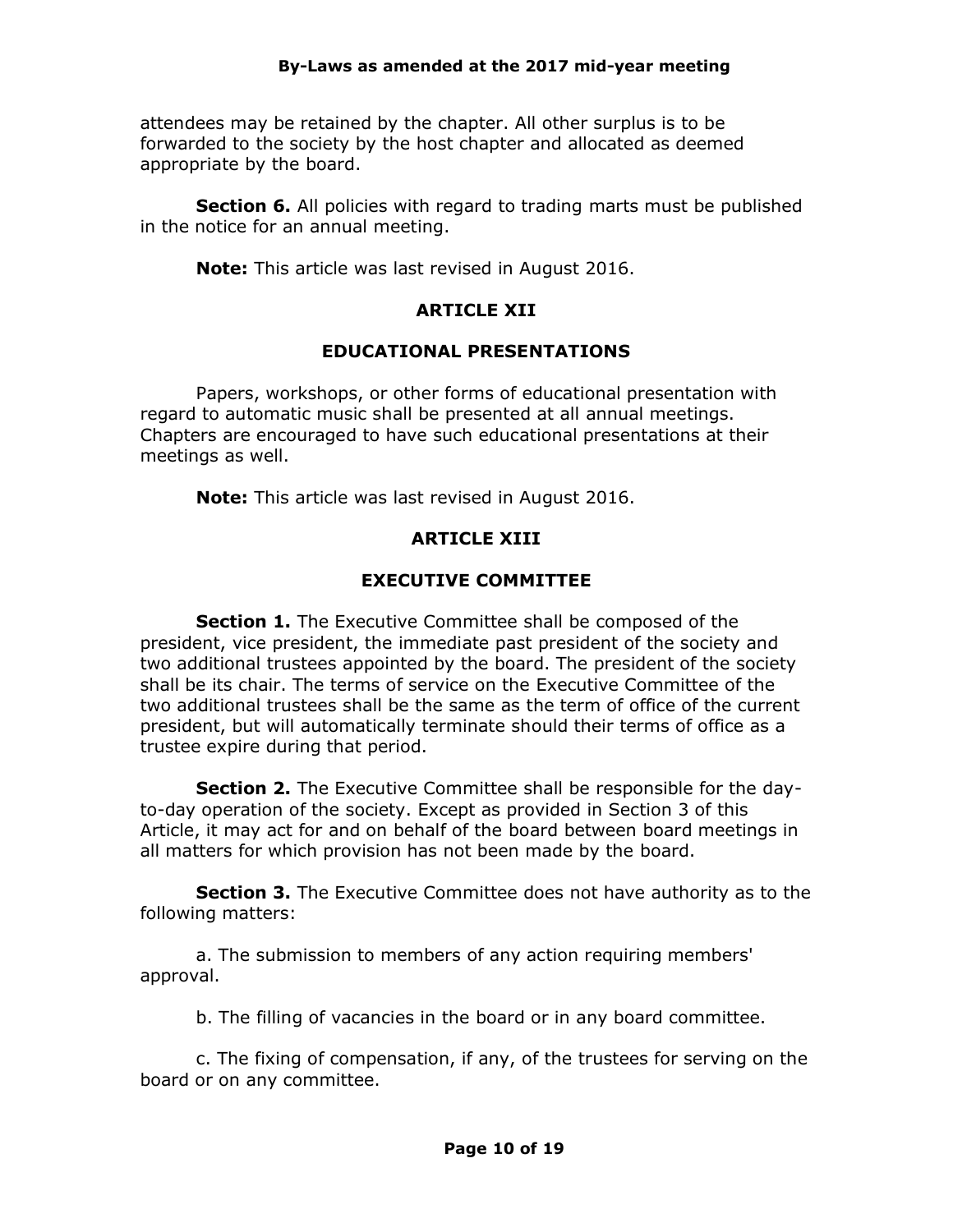d. The amendment or repeal of the bylaws or the adoption of new bylaws.

e. The amendment or repeal of any resolution of the board which by its terms shall not be so amendable or repealable.

**Section 4.** A meeting of the Executive Committee may be called by the president, by any two members of the Executive Committee, or by resolution of the board.

#### **Section 5.**

a. The Executive Committee may meet in person or by a conference telephone or similar communications equipment, or by electronic video screen communication, provided that all persons participating in the meeting can hear each other at the same time.

b. Action may be taken without a meeting if all members of the committee consent in writing or by electronic mail to the adoption of a proposed action. The consents shall be filed with the minutes of proceedings of the committee.

c. No proxy votes are permitted.

**Note:** This article was last revised in August 2016. See also New York Not-For-Profit Corporation Law §§ 708 and 712 (N.Y. NPC Law §§ 708, 712).

#### **ARTICLE XIV**

#### **STANDING COMMITTEES**

**Section 1.** The provisions of this section apply to all standing committees of the society, unless otherwise provided in this article.

a. Each standing committee shall consist of a chair and at least two members. The chair shall be appointed by the president and approved by the Executive Committee. The members shall be appointed by the chair, in consultation with the president, and approved by the Executive Committee. The president shall be an ex-officio member of each committee, except for the Nominating Committee and the Audit Committee.

b. To be appointed, a standing committee chair must have served the committee a minimum of two years, except in the case of new committees, committees chaired by the treasurer, or as specifically requested by the Executive Committee and approved by the board. The chair of each standing committee, other than committees chaired by the treasurer, may serve a maximum of eight consecutive years, but may serve longer if approved by a two-thirds majority of the board, and may be reappointed as a committee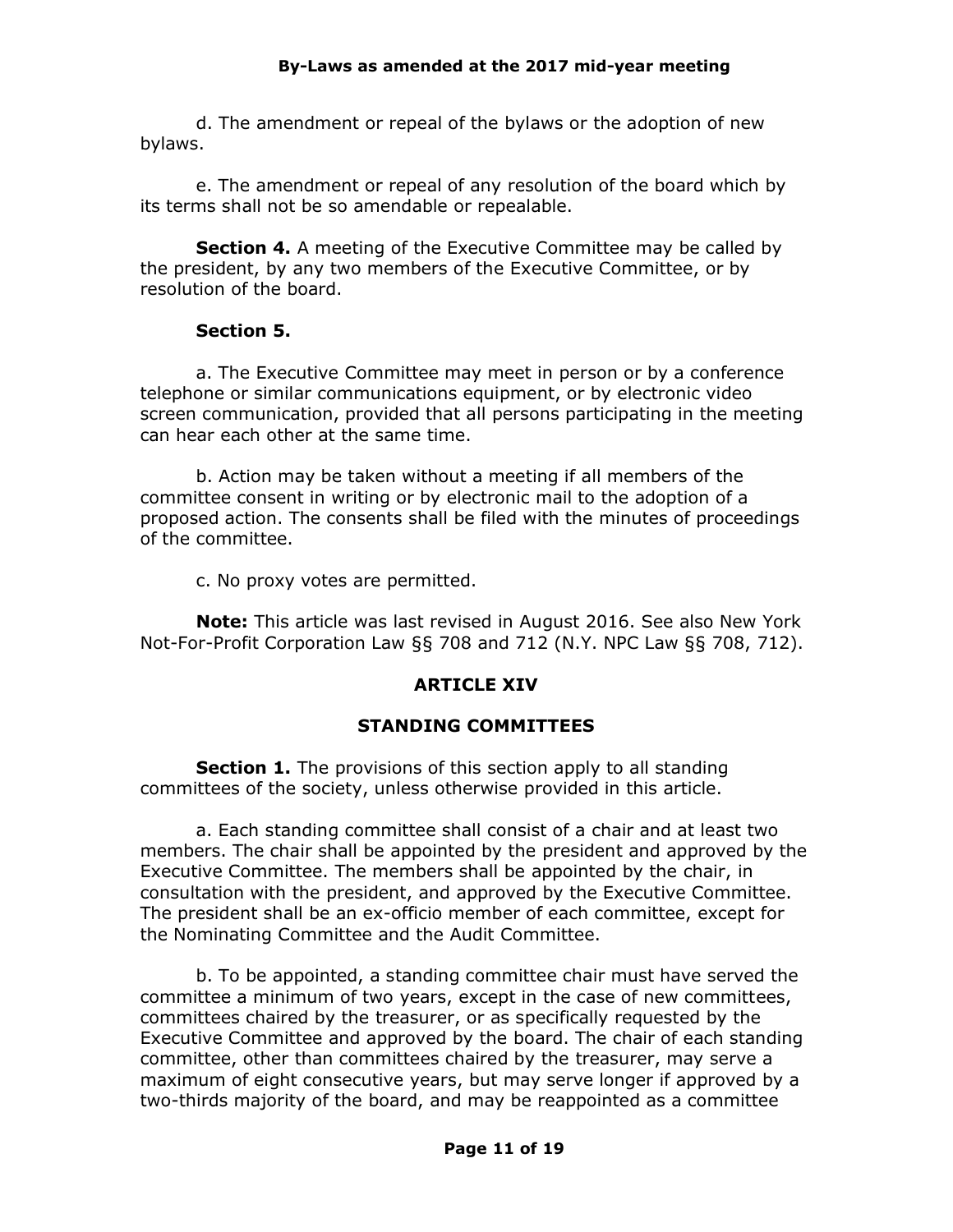member-at-large provided that a vacancy exists. After an interval of four years, a previous chair may be reappointed as chair and may again serve in that capacity for up to eight additional years.

c. Each standing committee member and chair shall hold office for a period beginning at the end of an annual meeting, or upon appointment if appointment occurs between annual meetings, and ending at the conclusion of the next annual meeting, when the member resigns or is no longer able to serve, or until another committee member or committee chair is appointed in his or her place. Except as otherwise provided in these bylaws, standing committee members may be reappointed to serve additional terms.

d. Where these bylaws require that one or more committee members be a trustee, a committee member who is a trustee may be appointed to serve additional terms as a member-at-large upon expiration of his or her tenure as a trustee, provided that a vacancy exists.

e. A simple majority of the committee members shall constitute a quorum.

f. The chair of a standing committee may establish such subcommittees of its members as he or she determines would be beneficial in accomplishing the committee's tasks. The subcommittee members shall perform such duties and hold office for such period of time as shall be fixed by the chair with the concurrence of the members of the standing committee.

**Section 2.** Should a vacancy occur in any standing committee, the president, with the approval of the Executive Committee, may appoint a member to fill the unexpired term.

**Section 3.** If any committee fails to perform its assigned duties, the Executive Committee may dismiss the committee and appoint a replacement.

**Section 4.** Each committee shall keep regular minutes of its proceedings and give a full report of its activities at the annual meeting.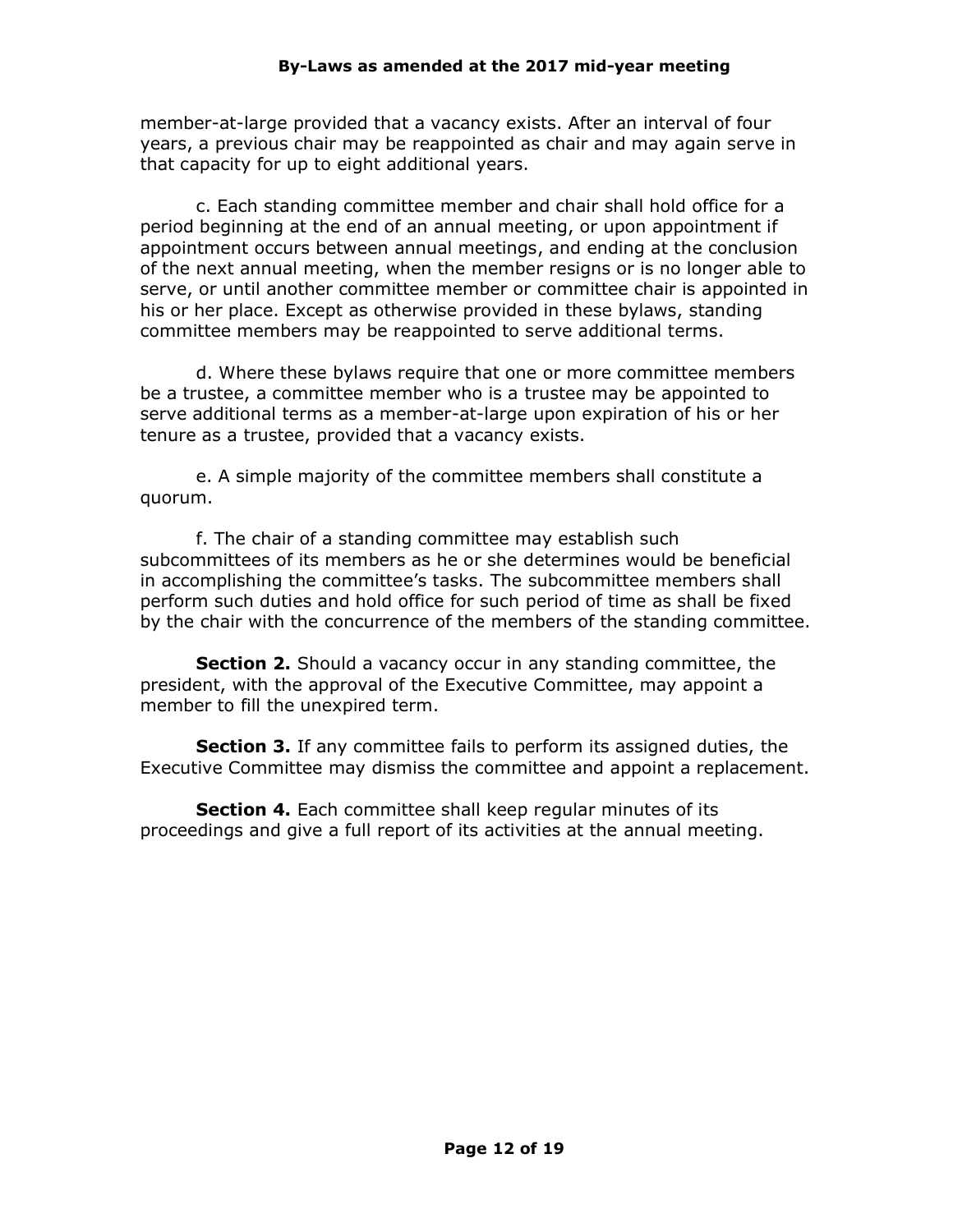## **Section 5. AUDIT:**

a. The Audit Committee shall be composed of three trustees, other than the president. It may call upon the treasurer and other individuals for such information and advice as it may require in fulfilling its duties, but the treasurer may not be a member of the committee. A committee member is not eligible for reappointment after his or her tenure as a trustee expires and his or her membership shall terminate if he or she assumes the office of president or treasurer.

b. The committee shall review, not less than annually, the society's financial records and reports and make such recommendations to the board arising out of that review as it considers appropriate. It is responsible for identifying a suitable independent certified public accountant to conduct any financial review or audit required by the board, or required by applicable law, and submitting a proposal for retention of that accountant to the board for approval. The committee's annual report to the board shall include a discussion of matters arising from the accountant's report of the review or audit that the committee deems significant. The committee shall also monitor compliance with the society's conflict of interest policy.

**Note:** See also New York Not-For-Profit Corporation Law § 715-a (N.Y. NPC Law 715-a) and Board of Regents of the University of New York regulation 3.27 (8 CRR-NY 3.27) with respect to the Audit Committee and to its conflict of interest policy oversight.

**Section 6. ENDOWMENT FUND:** The Endowment Fund Committee shall be comprised of five members, all of whom shall be members of the society, including the treasurer, two members from the board, and two members at large as approved by a majority vote of the board. Members may serve for terms of three years and may serve for an unlimited number of successive terms provided they have the continued approval of the board. The chair shall be the treasurer, or if declined by the treasurer, the president shall appoint one of the committee members as chair. The committee shall select a recording secretary annually at the first meeting of each year. The chair and recording secretary shall hold office for one year and thereafter until their respective successors shall be elected.

Duties of the officers and meetings of the committee shall be as described in Article II, Section 2, of the MBSI Endowment Fund Resolution and Declaration of Trust. Powers and responsibilities of Fund Members shall be as described in Article III of the Declaration of Trust.

**Note:** See also the MBSI Endowment Fund Resolution and Declaration of Trust and MBSI Endowment Fund Procedural Guidelines.

**Section 7. FINANCE:** The Finance Committee shall be composed of the treasurer, who shall act as chair, two trustees, and other appropriate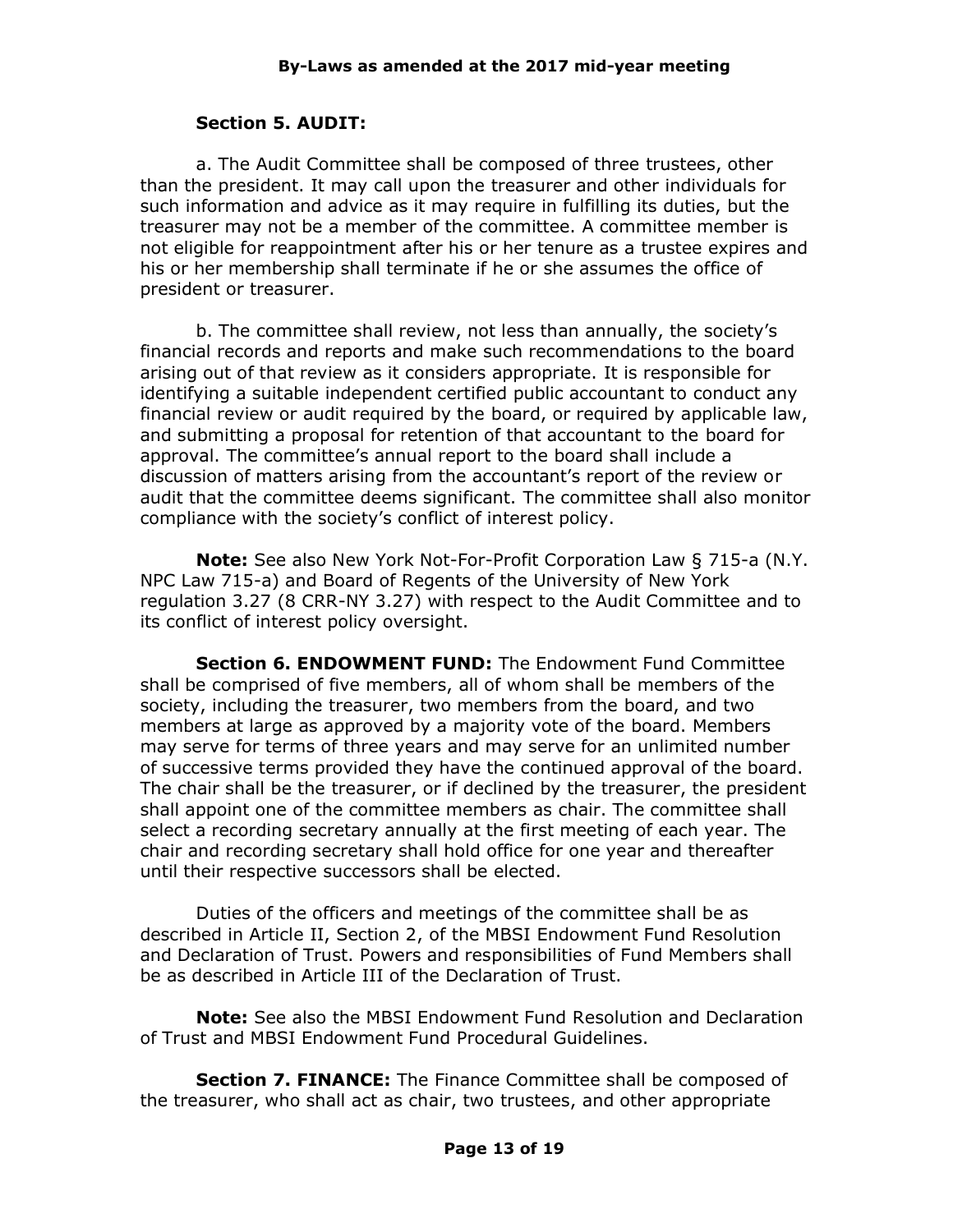members appointed by the committee chair as needed. Should the treasurer decline to be chair, the president may appoint a chair knowledgeable and experienced in fiscal matters. This committee will provide a written annual report to the board. All its recommendations and actions shall be approved by the board before implementation.

The committee shall prepare an annual budget of income and expense for the society and its committees, to be presented to the board for review and approval during the annual meeting; prepare a long-range financial plan on a regular basis; oversee investment and management of society funds; and identify special projects.

**Section 8. MARKETING:** The Marketing Committee shall develop ways and means to promote the society's mission and encourage the appreciation of mechanical music and the benefits of membership in the society.

**Section 9. MEETINGS:** The Meetings Committee shall be composed of members who have served on Programs Committees. The committee shall solicit and study proposals from chapter hosts for sites and dates for the society's annual meetings, and shall report their findings and recommendations to the membership at each annual meeting. They shall update, maintain and distribute an Annual Meetings Manual to the Programs Committees as they are formed, and shall serve in an advisory capacity to the Programs Committees.

**Section 10. MEMBERSHIP:** The Membership Committee shall be composed of a chair and one member from each chapter. The committee shall be responsible for attracting new members to the society and shall survey members who have dropped their memberships, and report the findings to the board annually.

**Section 11. MUSEUM (COLLECTIONS MANAGEMENT):** The Museum (Collections Management) Committee shall supervise the conservation, maintenance, storage and repair or restoration of society owned cultural properties, including instruments, printed materials, and other memorabilia as well as archival materials relating to the society and its operation. The committee is responsible for making recommendations to the board concerning requests by persons and institutions concerning the loan of such items for display or reproduction and, once such loans are approved, securing appropriate written agreements concerning such loans and coordinating with such persons and institutions concerning the proper care and maintenance of the loaned material. The committee shall determine what insurance for this property is appropriate and, with the concurrence of the board, secure such insurance at the expense of the society.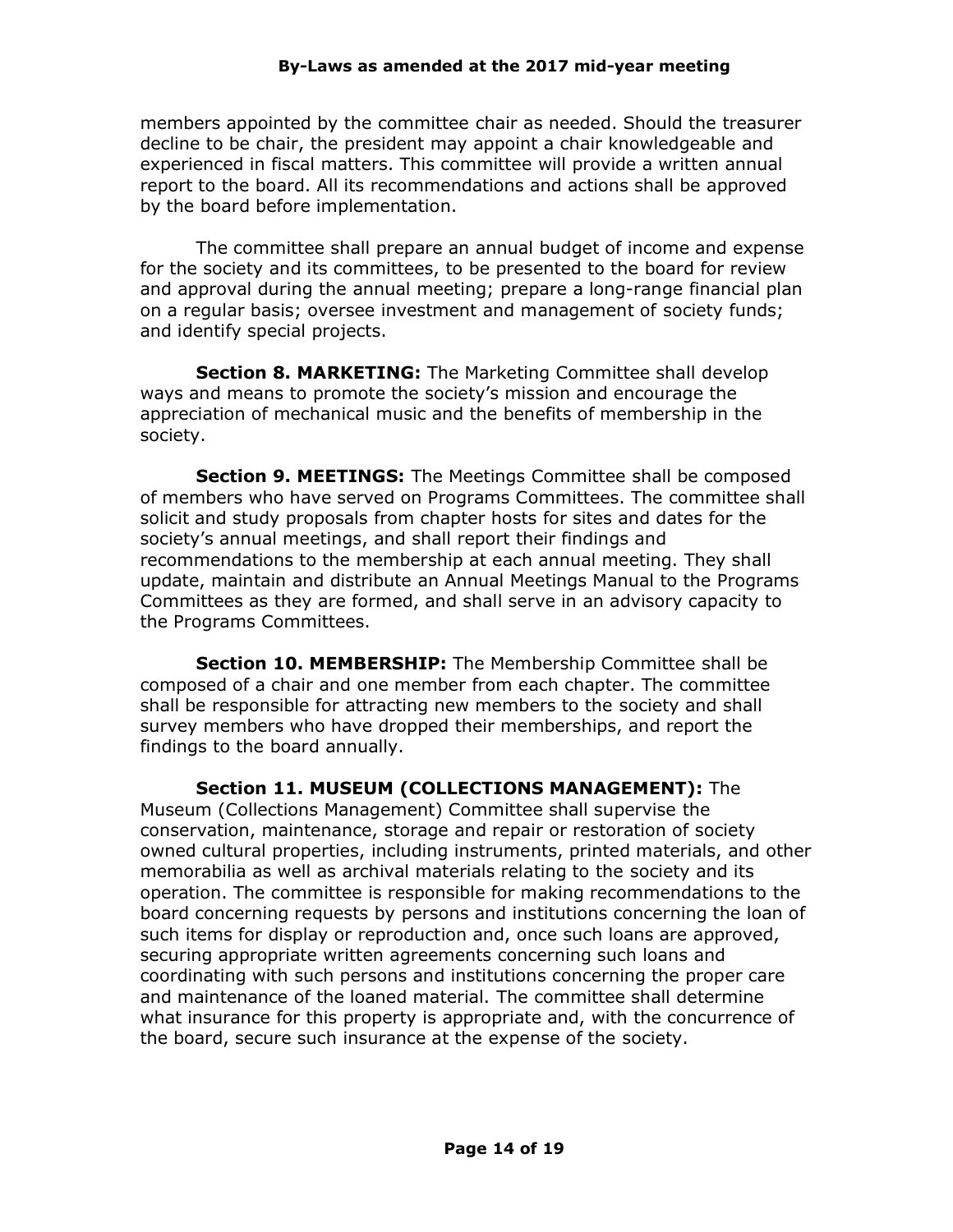#### **Section 12. NOMINATING:**

a. The Nominating Committee shall be responsible for monitoring election dates and reelection eligibility (terms of office) for trustees and officers.

b. It shall actively solicit candidates and compile a slate of at least one candidate for each officer and trustee position to be filled. All candidates will be interviewed by members of the committee. The slate of nominees will be presented to the board for its approval at its mid-year meeting. Approved nominees will then be presented to the membership of the society for election at the following annual meeting of the society.

c. The members of the committee shall include a committee chair, the immediate past-president of the society, two currently serving trustees and the chair, or a chapter-designated alternate, from four separate chapters. The four chapter committee members will be replaced by members from four different chapters every two years.

d. Committee members, other than those who are sitting trustees, are not eligible for inclusion in a slate of nominees for election as a trustee prepared by the committee while they are a member of the committee.

#### **Section 13. PUBLICATIONS:**

a. The official publications of the society shall be the journal and the Membership Directory.

b. The Publications Committee shall be responsible for the timely production of society publications, accuracy of published officer and committee data, final format and content of occasional publications which may be published at the direction of the board, assurance that expenses are within budget requirements, establishment and maintenance of a worldwide web site, and responding to inquiries made through the site by an appropriate individual or committee.

c. Matters published in the journal shall be related to the subject of automatic music instruments and/or the affairs of the society and its chapters.

d. Statements of opinion and/or fact made by authors of papers or articles read before the society or its chapters or appearing in the publications of the society are to be accepted as the author's own. The society assumes no responsibility for the accuracy or correctness of any statement of its contributors.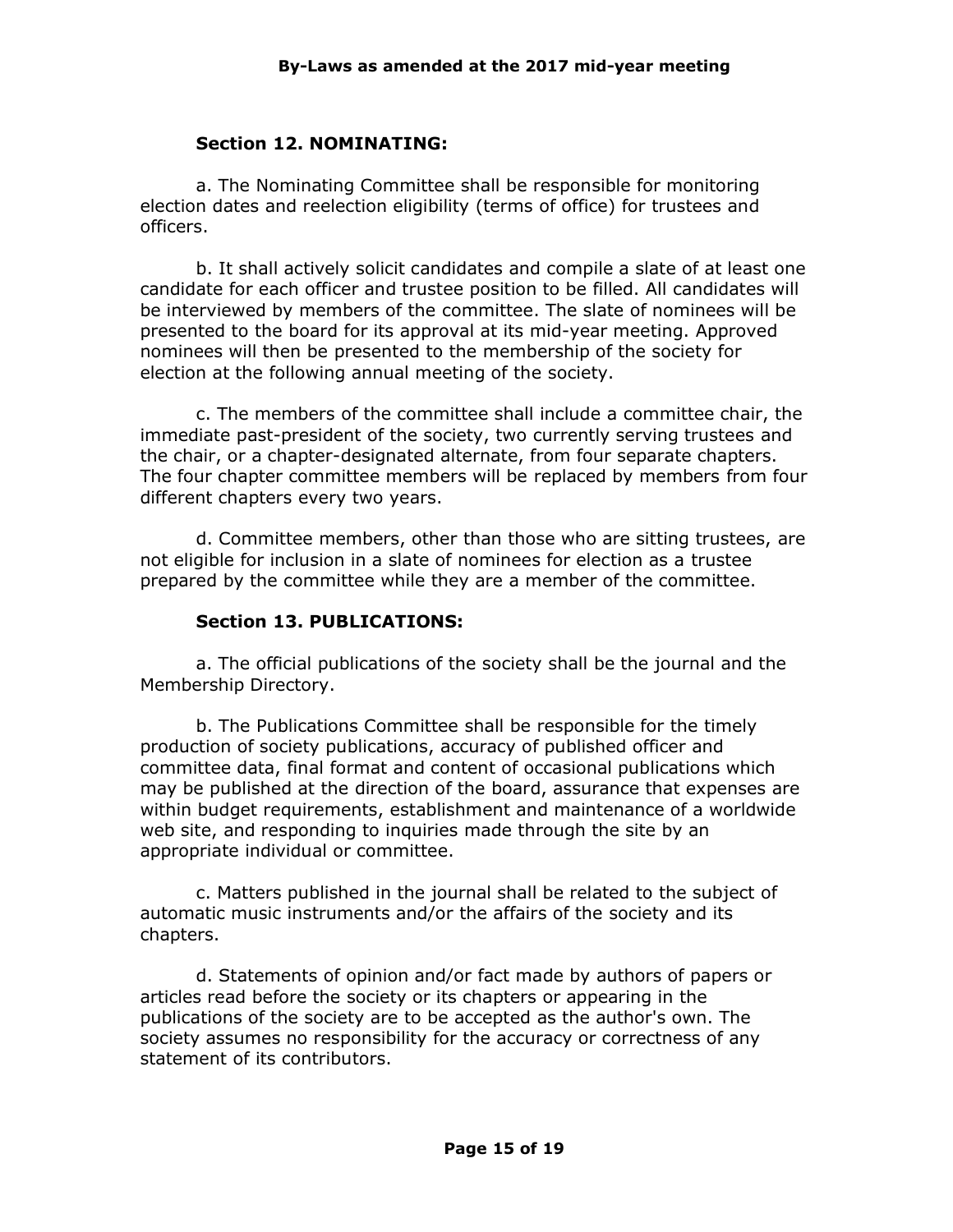e. The publications of the society may be copyrighted in the name of the society at the direction of the Executive Committee or board without prejudice to the individual authors.

f. Advertising may appear in the publications of the society subject to policies determined by the board. While all advertisements are expected to be made in good faith, neither the society nor its officers nor the members of the Publications Committee shall be responsible for any misunderstanding or losses by members or others arising from such advertisements. Publication of advertisements by the society shall not constitute endorsement or approval in any way by the society of any item or service advertised.

**Section 14. SPECIAL EXHIBITS:** The Special Exhibits Committee shall explore avenues whereby mechanical music can be shared with the public at large to promote awareness of, and interest in, mechanical music and membership in the society.

**Note:** This article was last revised in August 2016.

# **ARTICLE XV**

#### **SPECIAL COMMITTEES**

**Section 1. PROGRAM COMMITTEES:** There shall be several Program Committees among the chapters of the society, each responsible for planning and executing a specific annual meeting of the society in its entirety. The chair of each Program Committee shall be elected by the chapter hosting the annual meeting within 90 days of society approval for that meeting. The committee members shall be nominated by that chair and approved by the chapter officers at least two years prior to the annual meeting. The committee shall serve until the annual meeting has taken place, the financial matters and required reports have been completed and filed, and all copies of the Annual Meetings Manual have been returned to the Meetings Committee, after which this committee shall be dissolved.

**Section 2. PRESIDENT'S SPECIAL COMMITTEES.** Special committees and their chairs may be appointed by the president to have such powers and duties and to hold office for such period of time as shall be fixed by the president. Such committees shall be automatically dissolved at the end of the term of the president that appointed them, but may be reappointed by the incoming president.

**Note:** This article was last revised in August 2016.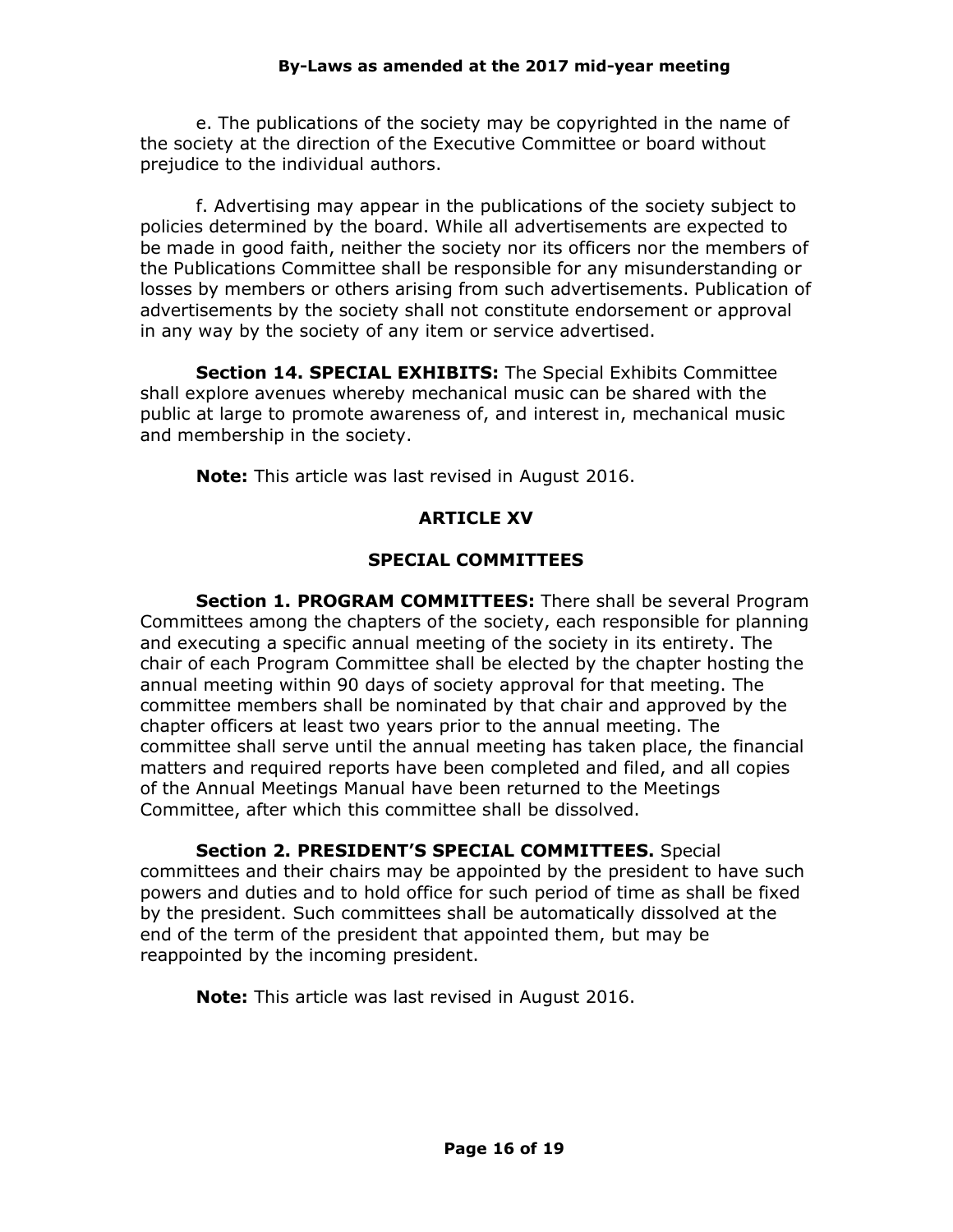#### **ARTICLE XVI**

#### **ELECTIONS**

**Section 1.** The Nominating Committee is responsible for providing a slate of candidates to serve as society trustees and officers. See Article XIV, Section 12.

**Section 2.** The general membership may nominate candidates for officer or trustee by petition, provided the nominees satisfy the same qualifications as if nominated by the Nominating Committee. One hundred signatures of members eligible to vote at an annual meeting shall be required to nominate a candidate. Petitions must be submitted to the chair of the Nominating Committee no later than five months prior to the next annual meeting and shall be accompanied by a written statement by the candidate agreeing to serve if elected.

**Section 3.** All eligible candidates will be slated by the Nominating Committee whether chosen by the committee or by petition.

**Section 4.** A brief biography and photograph of each qualified candidate shall be published in the journal at least 90 days prior to the annual meeting at which the election will occur.

#### **Section 5.**

a. The election will be held at the next annual meeting. Only members in attendance may vote. Floor nominations and cumulative voting are not permitted.

b. If a quorum is not present at an annual meeting, election ballots shall be mailed to current members of record within 30 days of the close of the meeting and the term of any retiring officer or trustee shall be automatically extended until the results of the mail ballot are announced to the board. The ballot shall be prepared by the Nominating Committee. A cover letter sent with each ballot shall inform the members of the reason they are receiving the ballot and the deadline for responding and shall identify the issue and page in the journal where a biography and photograph of each candidate may be found.

c. Ballots shall be returned to the recording secretary. All ballots returned and postmarked within 30 days of the mailing date will be counted. Ballot envelopes shall be opened and tallied in the presence of three members in good standing appointed by the president. Ballots shall be retained by the recording secretary for a period of two years following the date upon which they were counted.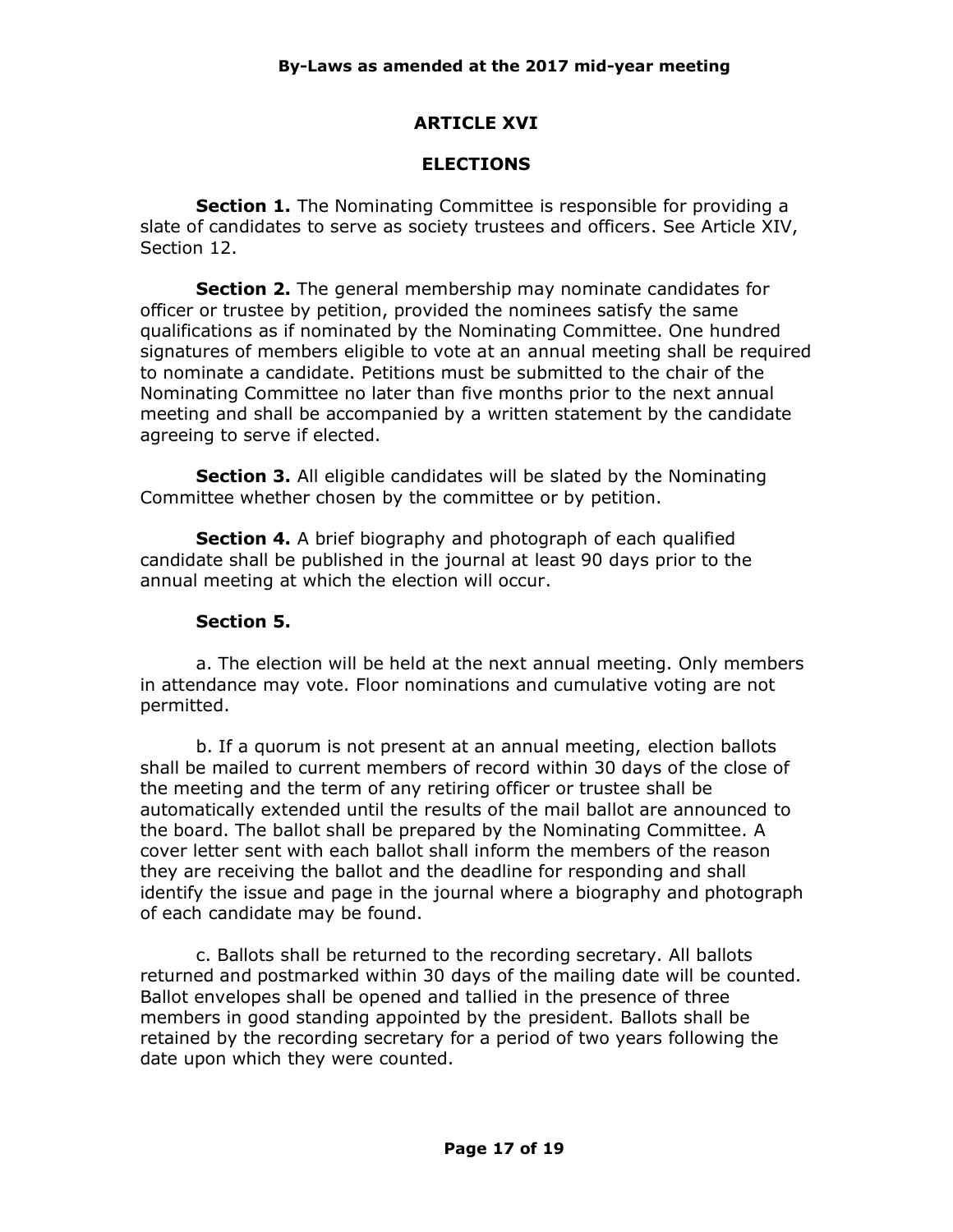**Section 6.** The board and the newly elected officers and trustees shall be notified of the election results as soon as the ballots are counted. The membership will be notified of the election results in next issue of the journal published after the ballots are counted.

**Note:** This article was last revised in August 2016.

## **ARTICLE XVII**

#### **DISCIPLINARY ACTION**

The society reserves the right, after a hearing before the board, to disband any chapter or dismiss or suspend any member at any time for conduct prejudicial to the best interests of the society or for failure to abide by the bylaws of the society.

**Note:** This article was last revised in August 2016.

## **ARTICLE XVIII**

## **FISCAL YEAR**

The fiscal year of the society shall end on December 31.

#### **ARTICLE XIX**

#### **AMENDMENTS**

**Section 1.** Proposed amendments to these bylaws may originate by a resolution of the board, a resolution of the Executive Committee, by written petition to the recording secretary signed by not less than 100 members in good standing, or by a vote of a majority of the members attending an annual meeting of the society.

**Section 2.** Proposed amendments shall be considered for adoption by the board at its next meeting and the action taken with respect to the amendments reflected in the minutes of that meeting. A two-thirds majority of all votes cast by the trustees shall be required for adoption of a proposed amendment, which shall become effective immediately if so adopted.

**Section 3.** A section of these Bylaws, or portion thereof, may be temporarily suspended by a unanimous vote of the board until reinstated, modified or deleted at the next board meeting. A provision required by the charter or otherwise required by law may not be suspended.

**Note:** This article was last revised in August 2016. See also New York Not-For-Profit Corporation Law statute § 226, subsection (10) (N.Y. NPC Law